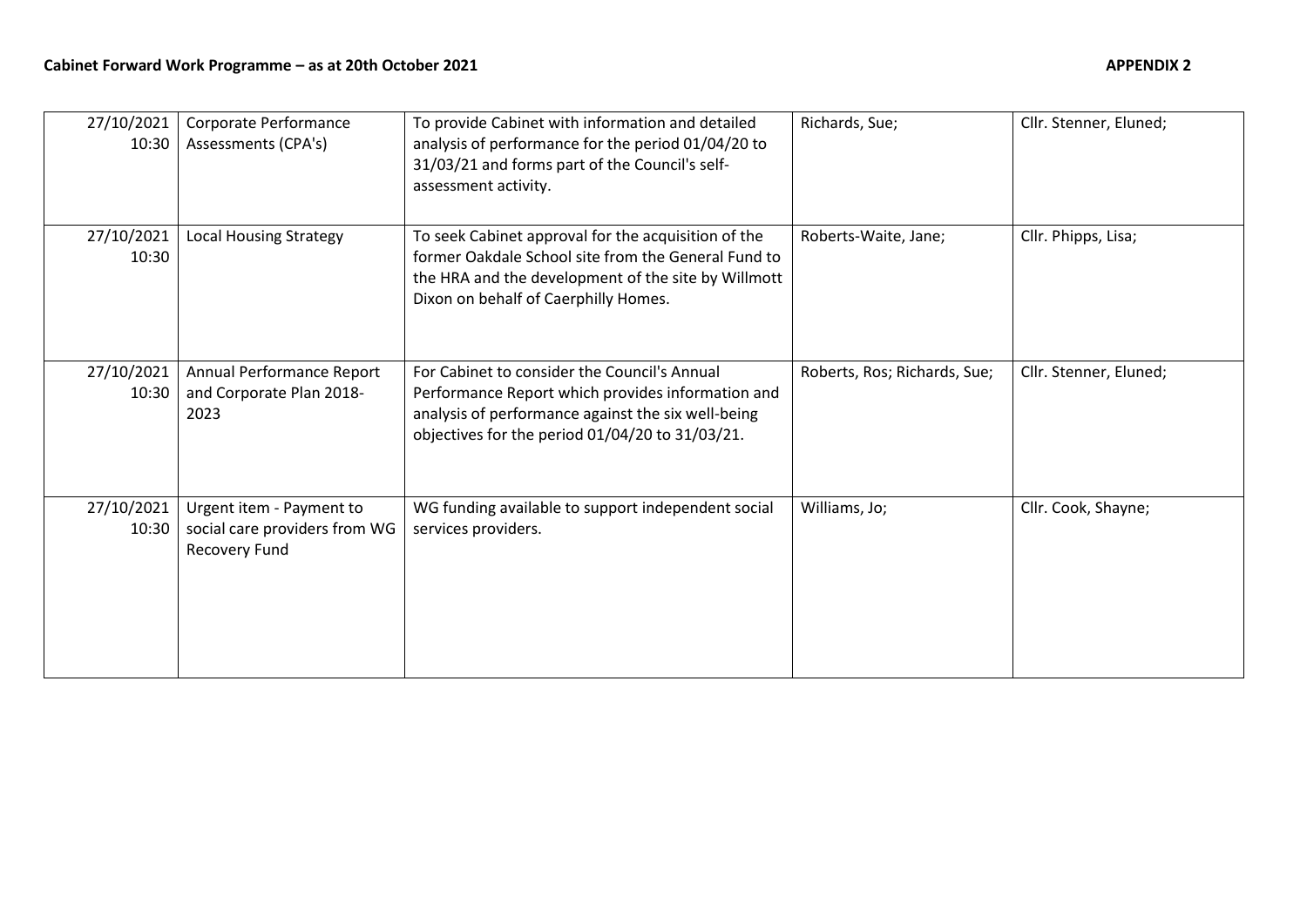| 27/10/2021<br>10:30 | Urgent Item - Land at<br>Groveside Road, Oakdale -<br><b>Alternative Allotment</b><br>Provisions - Exempt Item | To seek Cabinet approval to purchase land in<br>Oakdale for alternative allotment provision.                                                                                                                                                                                                     | Roberts-Waite, Jane; | Cllr. Phipps, Lisa;    |
|---------------------|----------------------------------------------------------------------------------------------------------------|--------------------------------------------------------------------------------------------------------------------------------------------------------------------------------------------------------------------------------------------------------------------------------------------------|----------------------|------------------------|
| 10/11/2021<br>10:30 | Commercial & Investment<br>Strategy                                                                            | For Cabinet to note the progress made against the<br>actions and success measures within the strategy<br>during the first 12 months<br>To seek an extension of an additional 12 months for<br>the refresh of the Commercial & Investment Strategy<br>to November 2022.                           | Camp, Victoria;      | Cllr. Stenner, Eluned; |
| 10/11/2021<br>10:30 | Homeless Project Plan                                                                                          | To provide Cabinet with the Rapid Rehousing<br>and transitional plan which needs to be submitted to<br>WG by June 2022.                                                                                                                                                                          | Denman, Kerry;       | Cllr. Phipps, Lisa;    |
| 10/11/2021<br>10:30 | Dog Control PSPO Proposals                                                                                     | To consider the outcome of a public consultation,<br>together with any recommendations from Scrutiny<br>Committee, on proposals to amend and extend the<br>Public Spaces Protection Order (PSPO) relating to<br>dog control to include the exclusion of dogs from<br>marked sports pitches/areas | Hartshorn, Robert;   | Cllr. George, Nigel;   |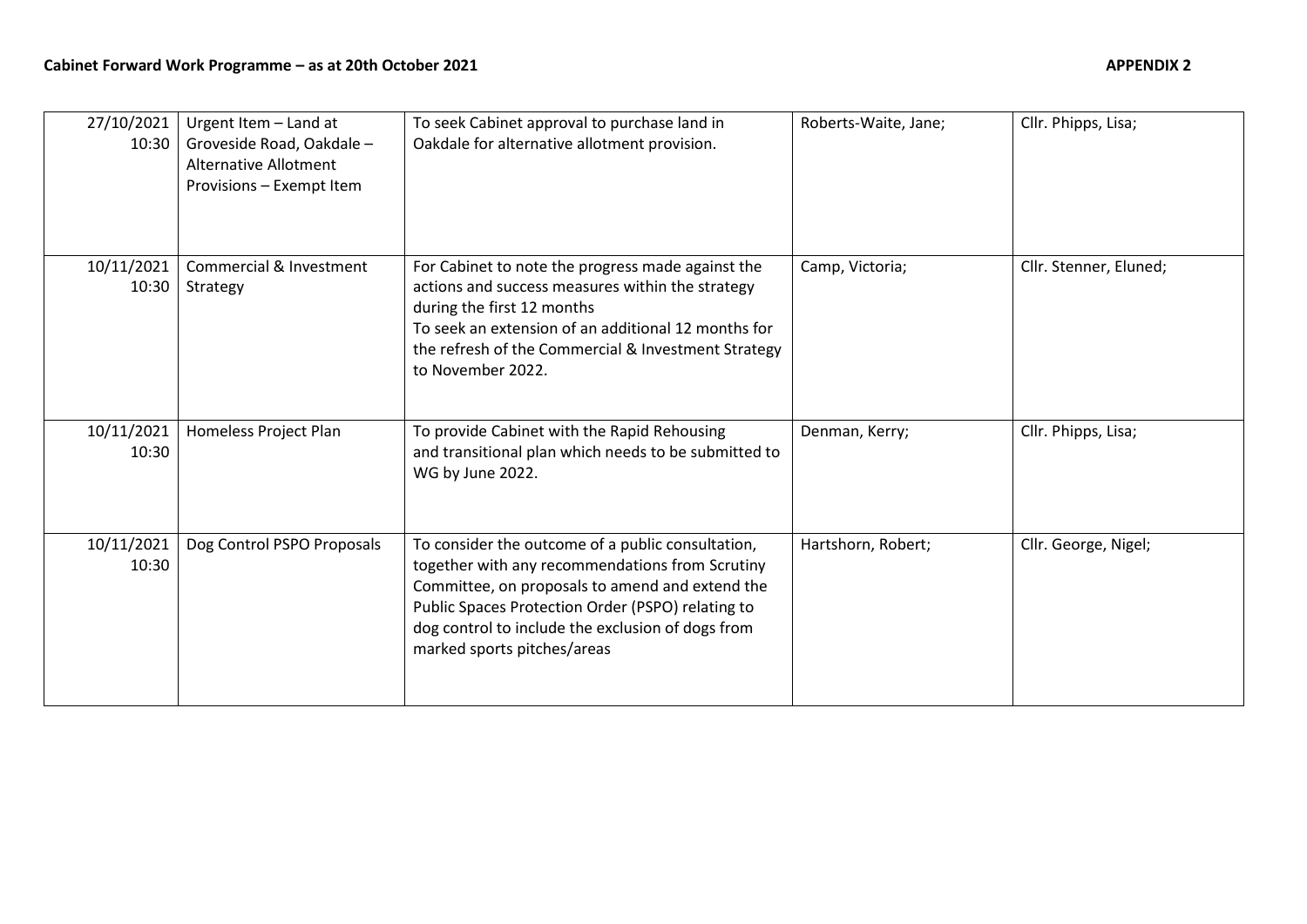| 10/11/2021<br>10:30 | ASB/street drinking PSPO                                                 | To consider the outcome of a public consultation<br>together, with any recommendations from Scrutiny<br>Committee, on proposals to vary and extend the<br>Public Spaces Protection Orders relating to anti-<br>social behaviour and drinking alcohol in a public<br>place | Hartshorn, Robert; | Cllr. George, Nigel;     |
|---------------------|--------------------------------------------------------------------------|---------------------------------------------------------------------------------------------------------------------------------------------------------------------------------------------------------------------------------------------------------------------------|--------------------|--------------------------|
| 10/11/2021<br>10:30 | <b>Town Centre Management</b><br>Groups                                  | Report on the revised format for the Town Centre<br><b>Management Group meetings</b>                                                                                                                                                                                      | Wilcox, Steve;     | Cllr. Whitcombe, Andrew; |
| 10/11/2021<br>10:30 | George Street Walls,<br>Cwmcarn                                          | To seek approval to deploy Private Sector Housing<br>Capital monies to assist private sector homeowners<br>at George Street, Cwmcarn.                                                                                                                                     | Wilkins, Fiona;    | Cllr. Phipps, Lisa;      |
| 24/11/2021<br>14:00 | <b>Team Caerphilly</b><br>Transformation Programme -<br>6 monthly update | To provide Cabinet with an update on progress<br>against the Team Caerphilly Transformation Strategy                                                                                                                                                                      | Richards, Sue;     | Cllr. Stenner, Eluned;   |
| 24/11/2021<br>14:00 | <b>Grass Cutting Regime</b>                                              | To seek the views of Cabinet in relation to grass<br>cutting regimes across the county borough and<br>proposals to enhance and promote bio-diversity<br>following consultation with local members and<br>presentation to Scrutiny Committee.                              | Hartshorn, Robert; | Cllr. George, Nigel;     |
| 24/11/2021<br>14:00 | The principles of a regional<br>approach to employability<br>programme   | To consider a regional approach to the provision of<br>employment support programmes within the Cardiff<br>Capital Region.                                                                                                                                                | Kyte, Rhian;       | Cllr. Marsden, Philippa; |